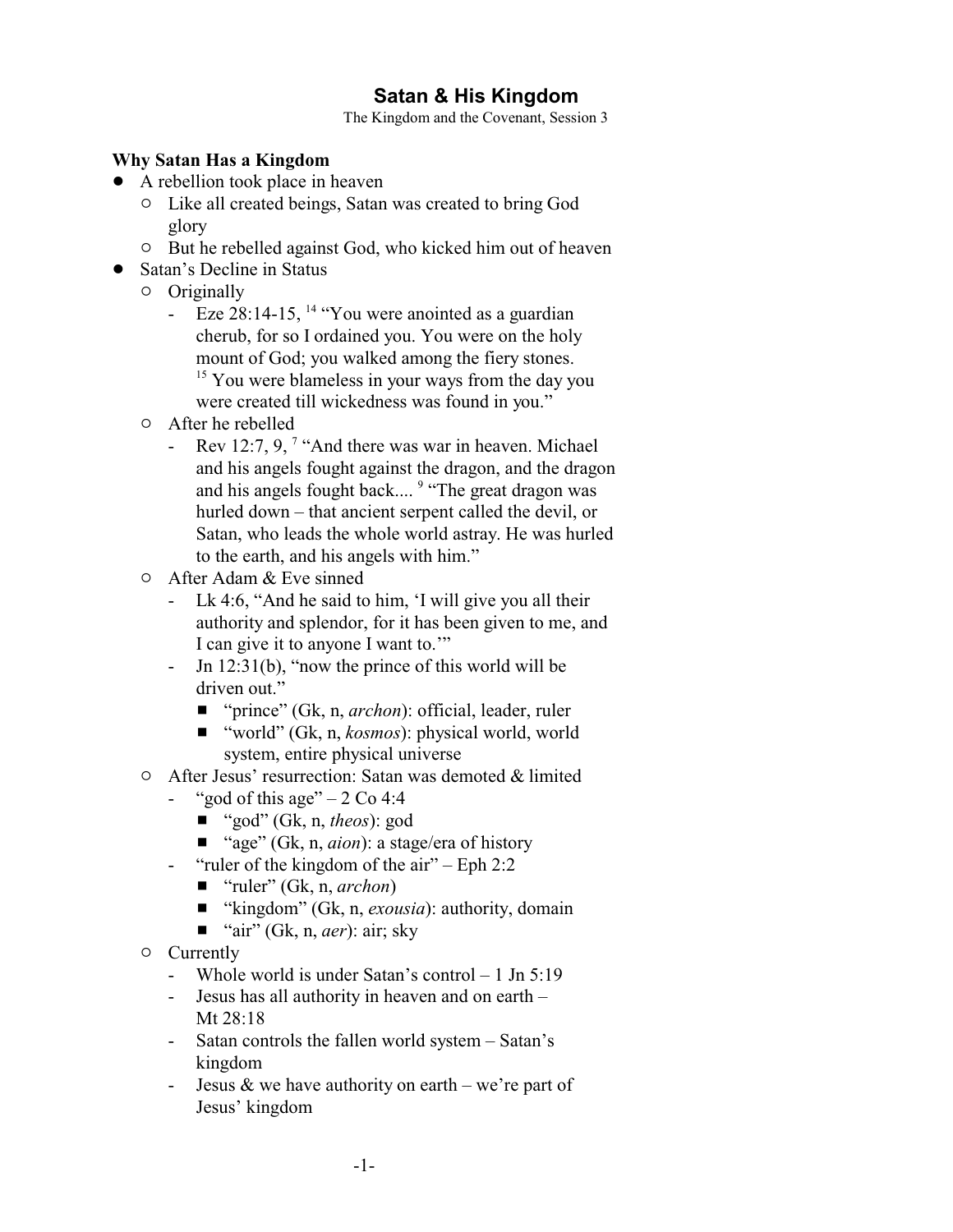- There is constant warfare between the kingdoms
- End of Satan's kingdom
	- $\circ$  Rev 11:15, "The seventh angel sounded his trumpet, and there were loud voices in heaven, which said: 'The kingdom of the world has become the kingdom of our Lord and of his Christ, and he will reign for ever and ever.'"
	- $O$  Rev 20:1-3

<sup>1</sup> And I saw an angel coming down out of heaven, having the key to the Abyss and holding in his hand a great chain.<sup>2</sup> He seized the dragon, that ancient serpent, who is the devil, or Satan, and bound him for a thousand years. <sup>3</sup> He threw him into the Abyss, and locked and sealed it over him, to keep him from deceiving the nations anymore until the thousand years were ended. After that, he must be set free for a short time.

 $\circ$  Rev 20:10, "And the devil, who deceived them, was thrown into the lake of burning sulfur, where the beast and the false prophet had been thrown. They will be tormented day and night for ever and ever."

#### **Characteristics of Satan's Kingdom**

- Self-centeredness & rebellion
	- $\circ$  Self-centeredness considers one's own will, desires & interests more important than any others
	- $\circ$  Rebellion is based on self-centeredness, demands autonomy& therefore refuses to submit to any authority
	- $\circ$  Five "I will" statements are expressions of Satan's selfcenteredness
	- $\circ$  Isa 14:12, "How you have fallen from heaven, O morning star, son of the dawn! You have been cast down to the earth, you who once laid low the nations!"
	- $\circ$  Isa 14:13(a), "You said in your heart, 'I will ascend to heaven."
	- $\circ$  Isa 14:13, "... I will raise my throne above the stars of God."
		- "raise" (Heb, v, *rwm*): to lift, exalt
		- "throne" (Heb, n, *kisse*): seat of honor or authority
		- "star" (Heb, n, *kokab*): star, globe; angel (figurative Isa 14:12; Jude 13; Rev 1:20; 9:1)
	- $\circ$  Isa 14:13, "... I will sit enthroned on the mount of assembly, on the utmost heights of the sacred mountain."
	- "sacred mountain" (Heb, n, *sapon*): literally, "the north"
	- $\circ$  Isa 14:14(a), "I will ascend above the tops of the clouds...."
		- Bible often relates clouds to God's glory; e.g., Ex 13:21; 40:34; Mt 17:5; Rev 10:1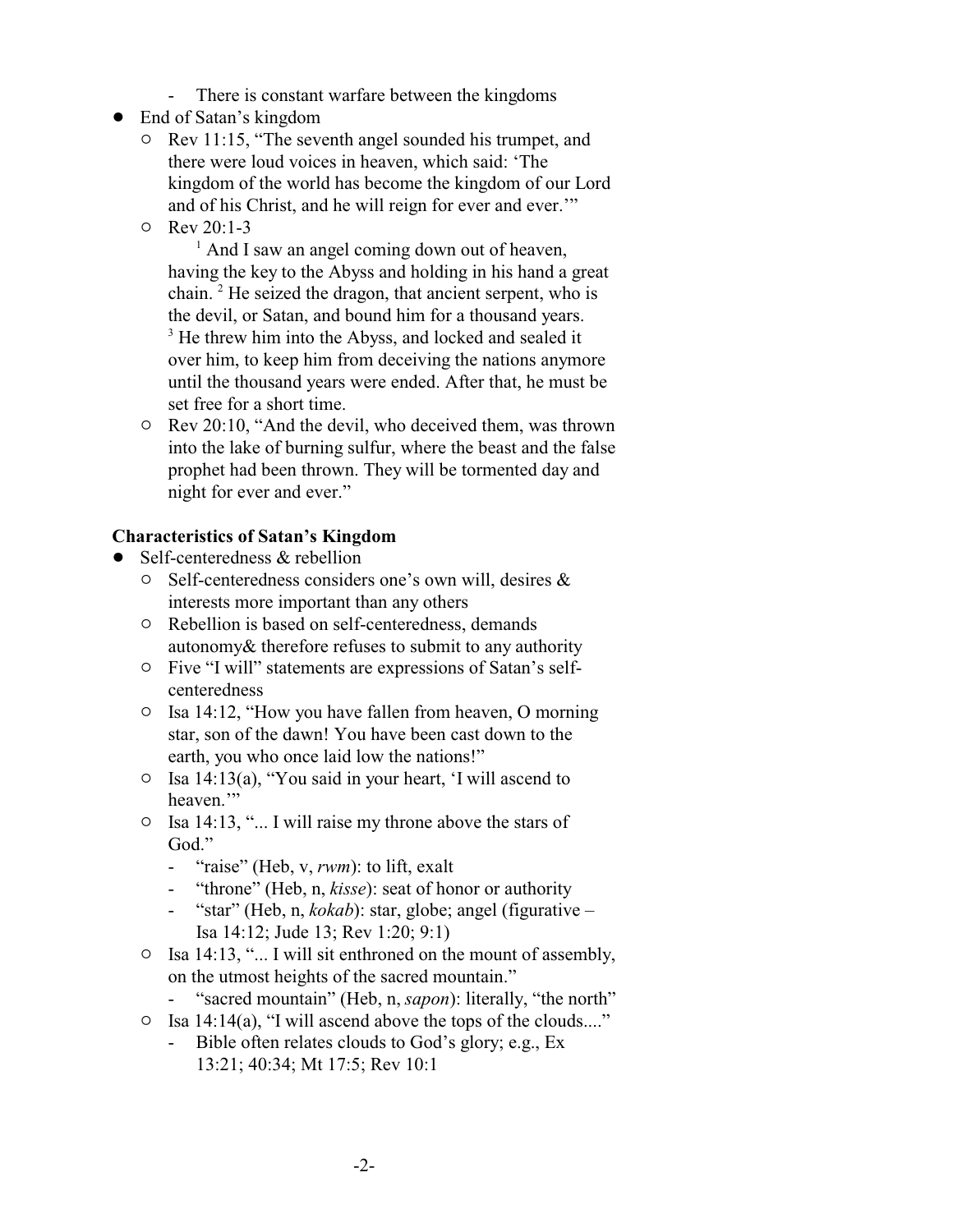- $\circ$  Isa 14:14, "... I will make myself like the Most High."
	- The "most high" has absolute authority & autonomy
- $\circ$  Satan's kingdom produces self-centered people who reject accountability
- Spiritual
	- $\circ$  Eph 6:12, "For our struggle is not against flesh and blood, but against the rulers, against the authorities, against the powers of this dark world and against the spiritual forces of evil in the heavenly realms."
		- "spiritual forces" (Gk, adj, *pneumatikos*): that which belongs to the spiritual realm
		- "heavenly realms" (Gk, adj, *epouranios*): heavens, heavenlies, heavenly places
	- <sup>o</sup> Satan's agents are called "evil spirits," whether demons (Lk 4:33) or other spiritual beings (Rev 18:2)
- $\bullet$  Evil
	- $\circ$  Mt 10:1, "He called his twelve disciples to him and gave them authority to drive out evil spirits and to heal every disease and sickness."
		- "evil" (Gk, adj, *akathartos*): evil, impure, unclean
		- "spirit" (Gk, n, *pneuma*): refers to any spirit
	- <sup>o</sup> Mt 13:19, "When anyone hears the message about the kingdom and does not understand it, the evil one comes and snatches away what was sown in his heart...."
		- "evil one" (Gk, adj, *poneros*): evil, wicked, worthless, guilty
	- $\circ$  Gal 1:4, "... who gave himself for our sins to rescue us from the present evil age...."
		- "evil" (Gk, adj, *poneros*)
- $\bullet$  Open & fierce opposition to God & his followers
	- $\circ$  Mt 6:13, "... deliver us from the evil one."
	- $\circ$  Jn 13:2(b), "... and the devil had already prompted Judas Iscariot, son of Simon, to betray Jesus."
	- $\circ$  1 Pet 5:8, "Your enemy the devil prowls around like a roaring lion looking for someone to devour."
	- $\circ$  2 Th 3:3, "But the Lord is faithful, and he will strengthen and protect you from the evil one."
	- $\degree$  2 Tim 3:12, "In fact, everyone who wants to live a godly life in Christ Jesus will be persecuted"
- Deception
	- $\circ$  Jn 8:44(b), "When he lies, he speaks his native language, for he is a liar and the father of lies."
	- $\circ$  2 Co 11:14, "And no wonder, for Satan himself masquerades as an angel of light."
	- $\circ$  Rev 12:9(a), "The great dragon was hurled down that ancient serpent called the devil, or Satan, who leads the whole world astray."